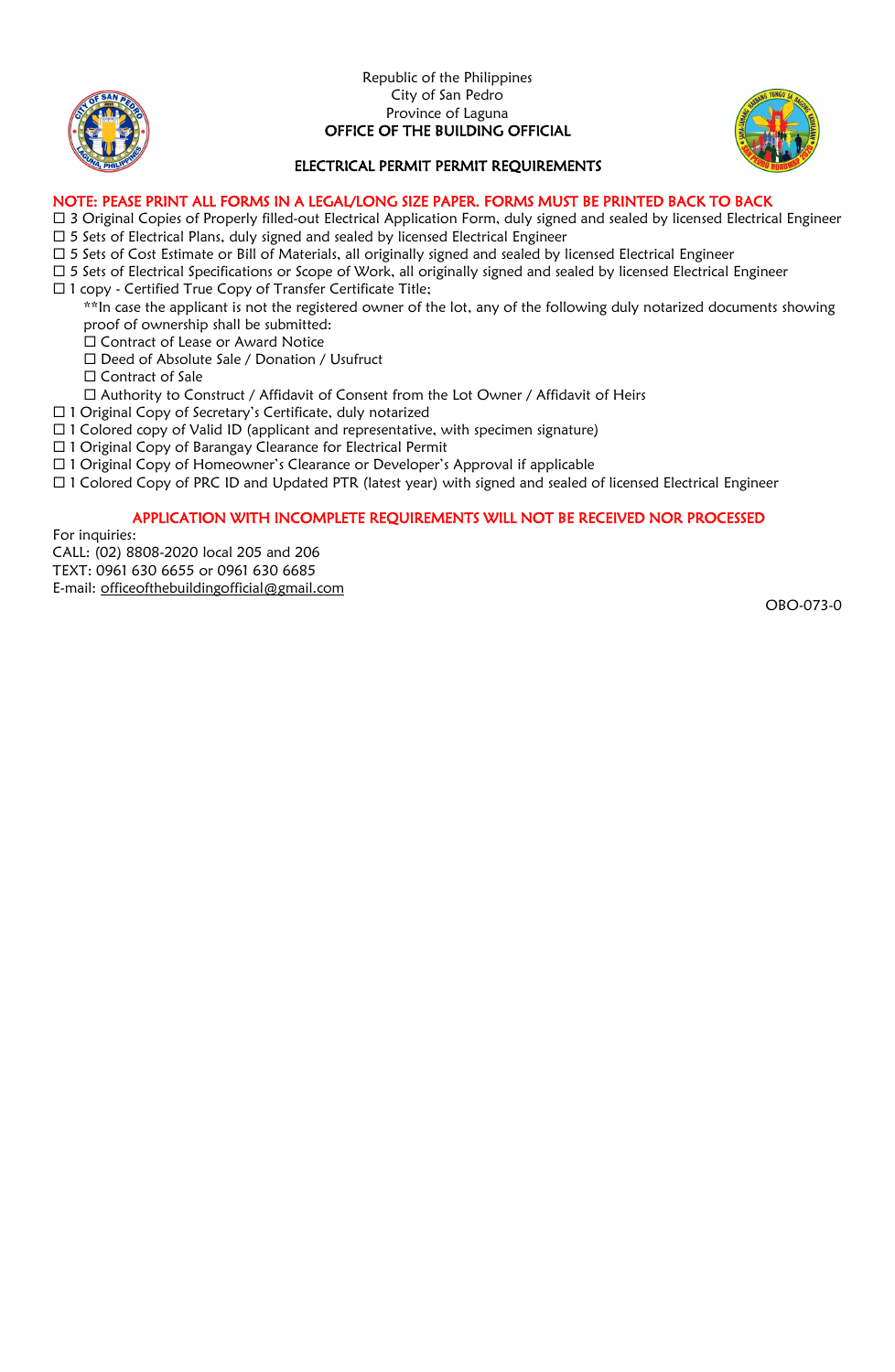| OBO-056-0                                                                                                                                                                                                                                                       |                                                            |                                                    |            |                                       |                                |                               |                                 |  |  |  |  |  |
|-----------------------------------------------------------------------------------------------------------------------------------------------------------------------------------------------------------------------------------------------------------------|------------------------------------------------------------|----------------------------------------------------|------------|---------------------------------------|--------------------------------|-------------------------------|---------------------------------|--|--|--|--|--|
| Republic of the Philippines<br>Department of Public Works and Highways<br>OFFICE OF THE BUILDING OFFICIAL<br>City of San Pedro, Laguna<br>Area Code: 4023                                                                                                       |                                                            |                                                    |            |                                       |                                |                               |                                 |  |  |  |  |  |
| <b>ELECTRICAL PERMIT</b>                                                                                                                                                                                                                                        |                                                            |                                                    |            |                                       |                                |                               |                                 |  |  |  |  |  |
| APPLICATION No.                                                                                                                                                                                                                                                 |                                                            | EP No.                                             |            |                                       |                                | <b>BUILDING PERMIT No.</b>    |                                 |  |  |  |  |  |
|                                                                                                                                                                                                                                                                 | BOX 1(TO BE ACCOMPLISHED IN PRINT BY THE OWNER/APPLICANT)  |                                                    |            |                                       | M.I.                           | <b>TIN</b>                    |                                 |  |  |  |  |  |
| OWNER/APPLICANT                                                                                                                                                                                                                                                 | <b>LAST NAME</b>                                           | <b>FIRST NAME</b>                                  |            |                                       |                                |                               |                                 |  |  |  |  |  |
| FOR CONSTRUCTION OWNED<br>BY AN ENTERPRISE                                                                                                                                                                                                                      |                                                            |                                                    |            | FORM OF OWNERSHIP                     |                                |                               |                                 |  |  |  |  |  |
|                                                                                                                                                                                                                                                                 |                                                            |                                                    |            |                                       |                                |                               |                                 |  |  |  |  |  |
|                                                                                                                                                                                                                                                                 |                                                            |                                                    |            |                                       |                                |                               |                                 |  |  |  |  |  |
| SCOPE OF WORK                                                                                                                                                                                                                                                   |                                                            |                                                    |            |                                       |                                |                               |                                 |  |  |  |  |  |
| <b>D NEW INSTALLATION</b><br>□ RECONNECTION OF SERVICE ENTRANCE<br>□ RELOCATION OF SERVICE ENTRANCE<br>□ ANNUAL INSPECTION<br><b>ID SEPARATION OF SERVICE ENTRANCE</b><br>□ OTHERS (Specify) ________________<br>□ UPGRADING OF SERVICE ENTRANCE<br>□ TEMPORARY |                                                            |                                                    |            |                                       |                                |                               |                                 |  |  |  |  |  |
|                                                                                                                                                                                                                                                                 |                                                            | SUMMARY OF ELECTRICAL LOADS/CAPACITIES APPLIED FOR |            |                                       |                                |                               |                                 |  |  |  |  |  |
| TOTAL CONNECTION LOAD                                                                                                                                                                                                                                           |                                                            |                                                    |            | TOTAL TRANSFER CAPACITY               | TOTAL GENERATOR / UPS CAPACITY |                               |                                 |  |  |  |  |  |
|                                                                                                                                                                                                                                                                 | <b>KVA</b>                                                 |                                                    |            | <b>KVA</b>                            |                                |                               | <b>KVA</b>                      |  |  |  |  |  |
|                                                                                                                                                                                                                                                                 | BOX 2 (TO BE ACCOMPLISHED IN PRINT BY DESIGN PROFESSIONAL) |                                                    |            |                                       |                                |                               |                                 |  |  |  |  |  |
|                                                                                                                                                                                                                                                                 | DESIGN PROFESSIONAL, PLANS AND SPECIFICATION               |                                                    |            |                                       |                                |                               |                                 |  |  |  |  |  |
|                                                                                                                                                                                                                                                                 |                                                            |                                                    |            | <b>ADDRESS</b>                        |                                |                               |                                 |  |  |  |  |  |
|                                                                                                                                                                                                                                                                 |                                                            |                                                    |            |                                       |                                |                               |                                 |  |  |  |  |  |
| Date have a series of the series of the series of the series of the series of the series of the series of the series of the series of the series of the series of the series of the series of the series of the series of the                                   |                                                            |                                                    |            | PRC No.                               |                                | VALIDITY                      |                                 |  |  |  |  |  |
| PROFESSIONAL ELECTRICAL ENGINEER<br>(Signed and Sealed Over Printed Name)                                                                                                                                                                                       |                                                            |                                                    |            | PTR No.<br><b>ISSUED AT</b>           |                                | DATE ISSUED<br><b>TIN</b>     |                                 |  |  |  |  |  |
| BOX <sub>3</sub>                                                                                                                                                                                                                                                |                                                            |                                                    |            |                                       |                                |                               |                                 |  |  |  |  |  |
|                                                                                                                                                                                                                                                                 | SUPERVISOR/IN-CHARGE OF ELECTRIAL SPECIFICATIONS           |                                                    |            |                                       |                                |                               |                                 |  |  |  |  |  |
|                                                                                                                                                                                                                                                                 | □ PROFESSIONAL ELECTRICAL ENGINEER                         | (Signed and Sealed Over Printed Name)              |            | $\Box$ registered electrical engineer |                                |                               | □ REGISTERED MASTER ELECTRICIAN |  |  |  |  |  |
| PRC No.<br>PTR No.                                                                                                                                                                                                                                              |                                                            |                                                    |            | VALIDITY<br>DATE ISSUED               |                                |                               |                                 |  |  |  |  |  |
| <b>ISSUED AT</b>                                                                                                                                                                                                                                                |                                                            |                                                    | <b>TIN</b> |                                       |                                |                               |                                 |  |  |  |  |  |
| <b>ADDRESS</b>                                                                                                                                                                                                                                                  |                                                            |                                                    |            |                                       |                                |                               |                                 |  |  |  |  |  |
| <b>BOX4</b><br><b>BUILDING OWNER</b>                                                                                                                                                                                                                            |                                                            |                                                    |            | WITH MY CONSENT: LOT OWNER            |                                |                               |                                 |  |  |  |  |  |
| Date                                                                                                                                                                                                                                                            | (Signature Over Printed Name)                              |                                                    |            |                                       | Date                           | (Signature Over Printed Name) |                                 |  |  |  |  |  |
| ADDRESS:                                                                                                                                                                                                                                                        |                                                            |                                                    |            | ADDRESS:                              |                                |                               |                                 |  |  |  |  |  |
| C.T.C. No.                                                                                                                                                                                                                                                      | Date Issued                                                | Place Issued                                       |            | C.T.C. No.                            | Date Issued                    |                               | Place Issued                    |  |  |  |  |  |
|                                                                                                                                                                                                                                                                 |                                                            |                                                    |            |                                       |                                |                               |                                 |  |  |  |  |  |